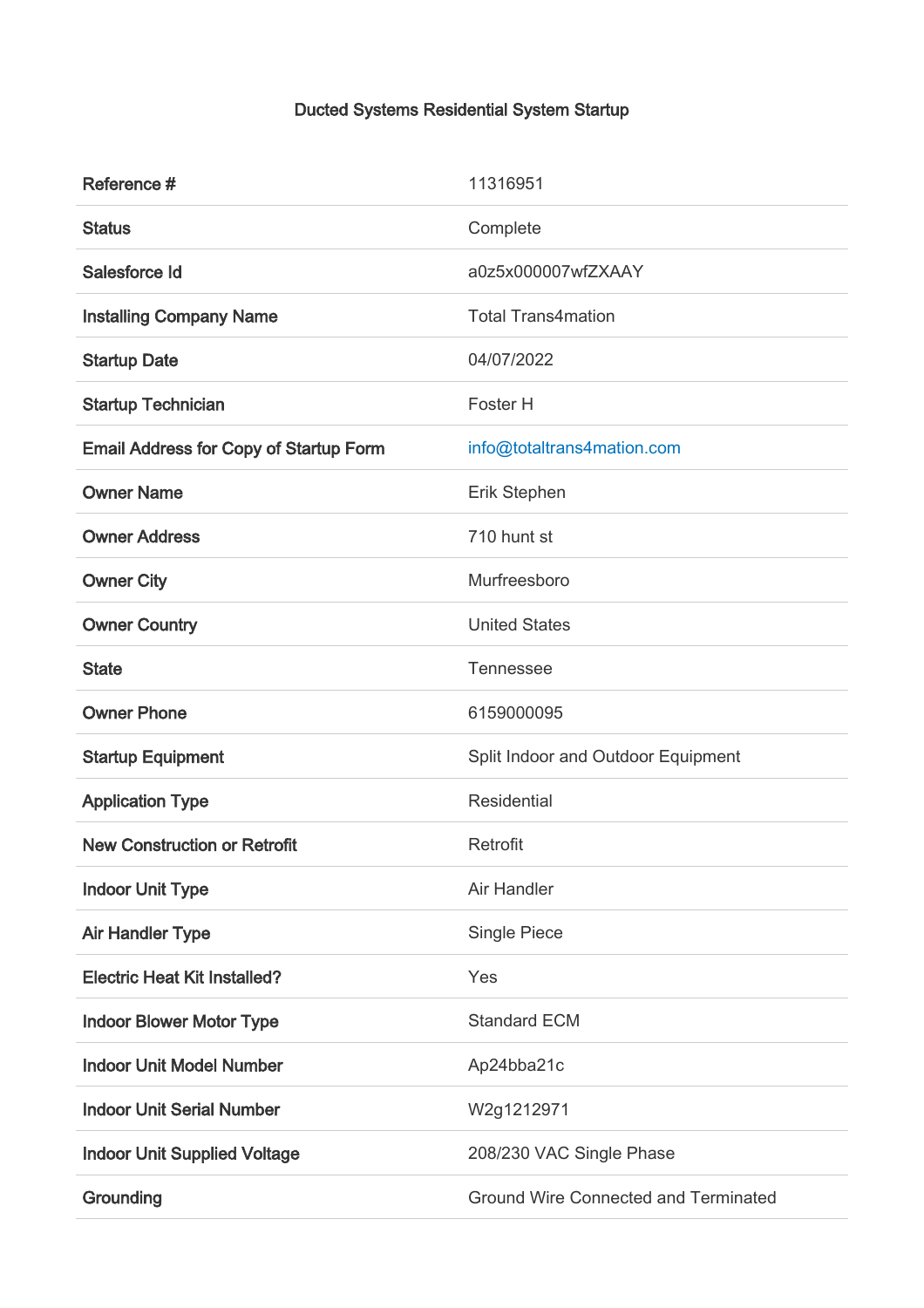| <b>Electrical Connections</b>                                         | <b>Inspect Wiring and Electrical Connections</b> |
|-----------------------------------------------------------------------|--------------------------------------------------|
| <b>Thermostat Type and Model</b>                                      | Pro 1                                            |
| Line Voltage (L1-L2)                                                  | 246.7                                            |
| <b>Total Amps L1</b>                                                  | 0.67                                             |
| <b>Total Amps L2</b>                                                  | 0.63                                             |
| Return Static (in. w.c.)                                              | .15                                              |
| Supply Static (in. w.c.)                                              | .25                                              |
| <b>CFM Delivery Per Ton of Cooling</b>                                | 768                                              |
| <b>Filter Size</b>                                                    | 61x20x1                                          |
| <b>Filter Quantity</b>                                                | 1                                                |
| <b>Standard ECM Tap Selection (Heating)</b>                           | 2                                                |
| <b>Standard ECM Tap Selection (Cooling)</b>                           | $\overline{2}$                                   |
| <b>Nox Screens</b>                                                    | Low Nox Screens Have Been Removed                |
| Number of 90 Degree Intake Elbows                                     | $\mathbf 1$                                      |
| Intake Length (Feet)                                                  | 16ft                                             |
| <b>Outdoor Product Type</b>                                           | <b>Split Heat Pump</b>                           |
| <b>Outdoor Unit Staging - Non-Variable Capacity</b><br><b>Systems</b> | Single Stage                                     |
| <b>Outdoor Unit Model Number</b>                                      | Yhe24b21sb                                       |
| <b>Outdoor Unit Serial Number</b>                                     | W2c2119987                                       |
| <b>Outdoor Unit Supplied Voltage</b>                                  | 208/230 VAC Single Phase                         |
| Grounding                                                             | <b>Ground Wire Connected and Terminated</b>      |
| <b>Electrical Connections</b>                                         | <b>Inspect Wiring and Electrical Connections</b> |
| <b>Polarity</b>                                                       | <b>Correct Polarity Confirmed</b>                |
| Line Voltage (L1-L2)                                                  | 246.3                                            |
| <b>Total Amps L1</b>                                                  | 2.57                                             |
| <b>Filter Quantity</b>                                                | 0                                                |

 $\overline{\phantom{a}}$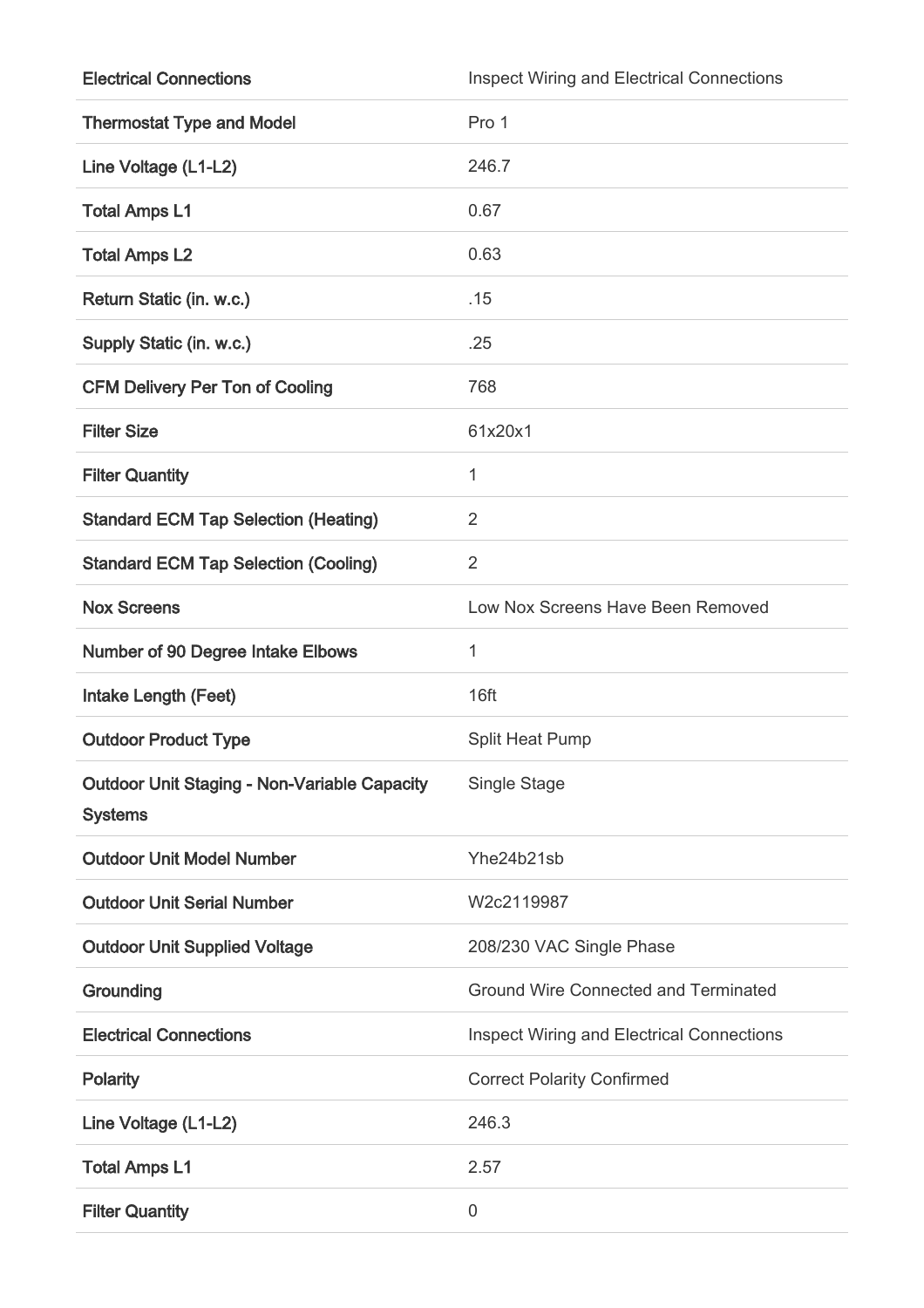| <b>Electric Heat Kit kW Rating</b>                | 10kw                                            |
|---------------------------------------------------|-------------------------------------------------|
| <b>Number of Elements</b>                         | 2                                               |
| <b>Measured Voltage Heater 1</b>                  | 120.2                                           |
| <b>Measured Voltage Heater 2</b>                  | 120.3                                           |
| <b>Measured Amperage Heater 1</b>                 | 10.62                                           |
| <b>Measured Amperage Heater 2</b>                 | 10.38                                           |
| <b>Temperature Rise with All Stages Energized</b> | 72.6                                            |
| <b>Outdoor Air Dry Bulb Temp</b>                  | 64.1                                            |
| <b>Outdoor Air Wet Bulb Temp</b>                  | 52.6                                            |
| <b>Indoor Air Dry Bulb Temp</b>                   | 73.8                                            |
| <b>Indoor Air Wet Bulb Temp</b>                   | 62.1                                            |
| <b>Auxiliary Heat Lockout Temperature</b>         | 40                                              |
| <b>Heat Pump Lockout Temperature</b>              | $\overline{0}$                                  |
| <b>Suction Temperature</b>                        | 46.1                                            |
| <b>Liquid Temperature</b>                         | 64.8                                            |
| <b>Liquid Line Diameter</b>                       | 3/8"                                            |
| <b>Vapor (Suction) Line Diameter</b>              | 3/4"                                            |
| <b>Lineset Length</b>                             | 15'                                             |
| <b>Vertical Separation</b>                        | The indoor unit is higher than the outdoor unit |
| <b>Height Difference</b>                          | 13 <sub>ft</sub>                                |
| <b>Refrigerant Type</b>                           | R-410a                                          |
| <b>Indoor Metering Device Type</b>                | <b>TXV</b>                                      |
| <b>Outdoor Metering Device Type</b>               | <b>TXV</b>                                      |
| <b>Discharge Pressure</b>                         | 206.4                                           |
| <b>Liquid Line Temperature</b>                    | 65.2                                            |
| Subcooling                                        | 6.8                                             |
| <b>Suction Pressure</b>                           | 100.5                                           |